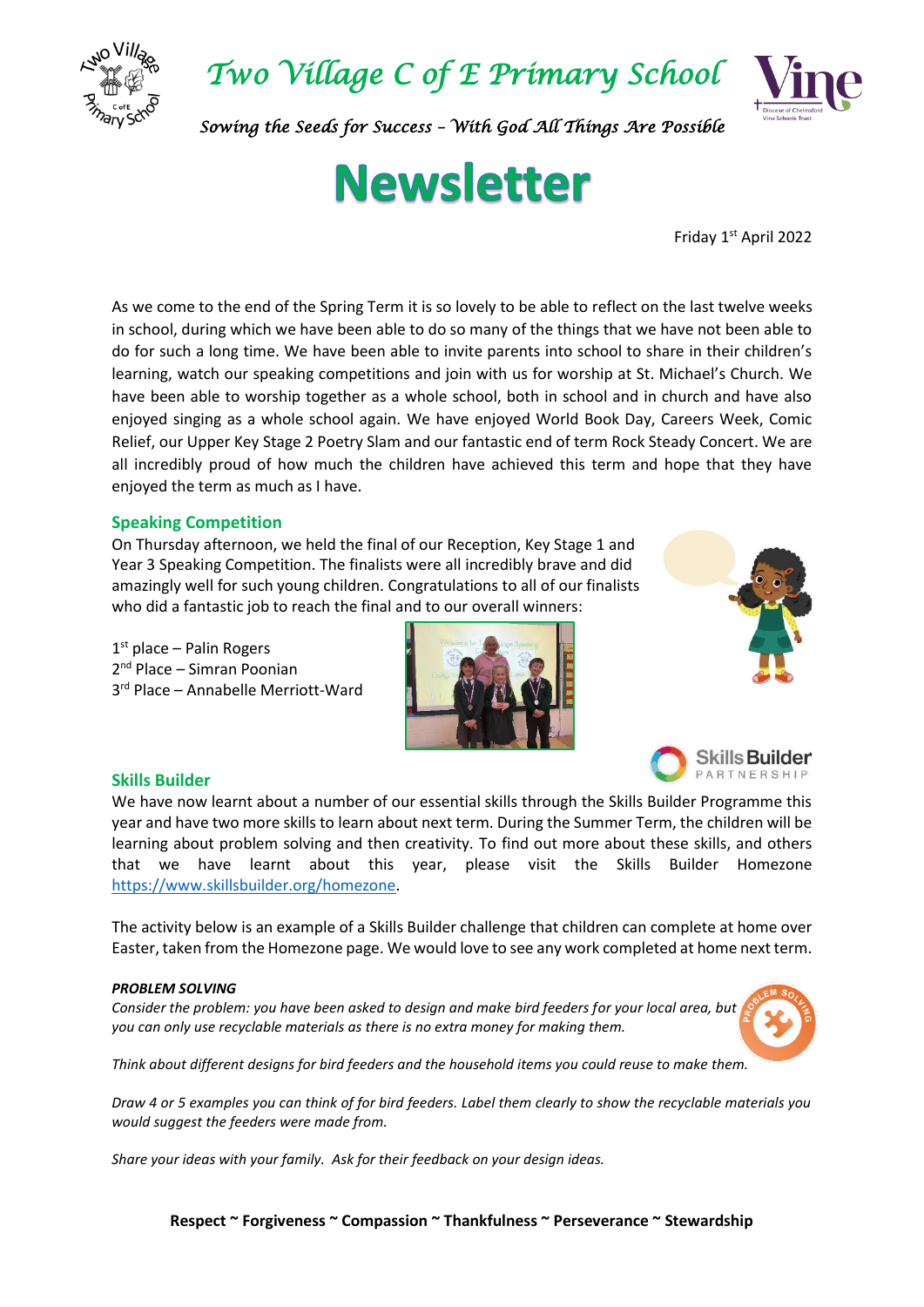

*Two Village C of E Primary School* 



# *Sowing the Seeds for Success – With God All Things Are Possible*

*Which one do they like best and why? Which one would you like to have a go at making?*

## **Skills and Values Home Challenge**

This term, we sent out our Skills and Values Home Challenge for children, parents/carers and other relatives to complete to show how the children are demonstrating our 8 essential skills and Christian values outside of school. As some of our children might want to use the Easter Break to finalise these before handing them in, we will be inviting children to return completed challenge sheets during the first week of the new term and will be handing out certificates during our Celebration Assembly at the end of our first week back at school.

#### **Reading Race**

We will also be awarding Reading Certificates after the Easter break. This will provide everyone with a little extra time to do some reading over Easter.

## **Easter Egg Hunt at St. Michael's**

On Saturday 9th April from **10.00 am until 2.00 pm**, St. Michael's will be holding an Easter egg hunt, with teas and coffees in the Millennium room, and an Easter walkthrough. All families are invited to attend. Please note that this time has changed from the previous time provided.



#### **Easter Competition Winners**

We were amazed at the fabulous entries that we received for our two Easter competitions. There were so many wonderful ideas and designs so it was extremely difficult to choose winners. However, five winners were eventually chosen for each competition. Congratulation to the winners below who have all received an Easter egg today.

**Easter Hat winners:** Simran Poonian, Millie Newell, Isaac Hammond, Harry Barton and Lucy Gooding-Matthews

**Decorated Egg winners:** Poppy Newell, Hayden Hemingway, Emily Bracey, Ellie-May Jacobs and Aida Hart-George

Congratulations also to all of our Easter raffle winners who won hampers or Easter eggs. In total the raffle raised £159 for the school. Thank you to everyone who bought tickets.

#### **Cross Country**

Monday 28th March saw our most recent inter-school event take place – the cross-country finals! In the two weeks prior, each class held heats, where the fastest boy and girl from each of our house teams in each class were selected for the finals. The conditions on the day were a little wet and windy, but the children all ran excellent races – the adults were tired just watching! After all of the races had been completed, we calculated the number of points each team had accumulated. The overall winners were Thetford! A huge well done to all of the children in the heats and finals. Look out for our next event in the Summer Term!

#### *Mr Cornell*

#### **Name Change**

Today, you will have received a consultation document about changing the school's name. This provides you with information about the process which will start after Easter. If you have any questions at all, please do not hesitate to ask us.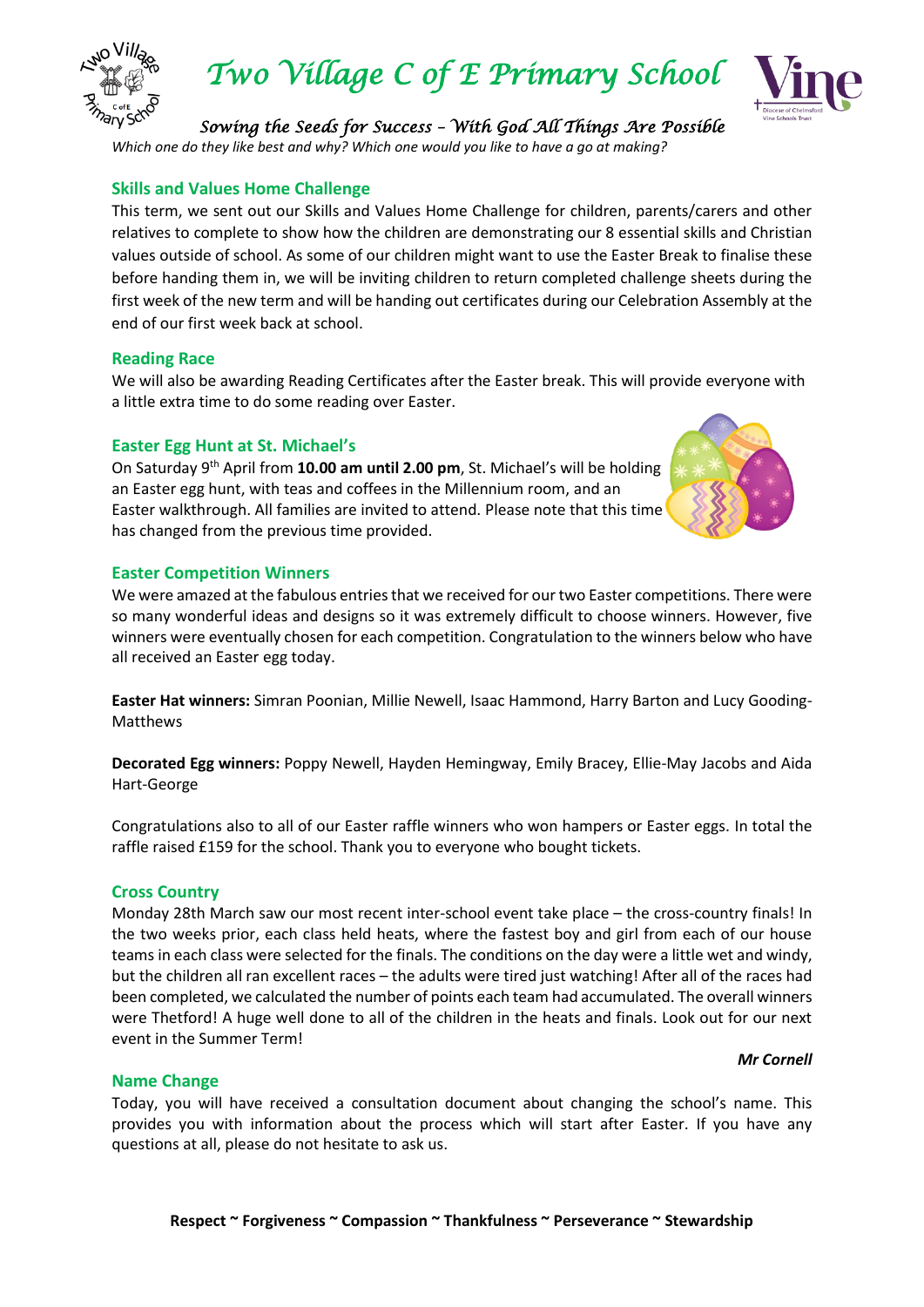

*Two Village C of E Primary School* 



*Sowing the Seeds for Success – With God All Things Are Possible*  **Times Tables Competition Semi-Final**

Several weeks ago, the children in Year 2 to Year 6 were given the opportunity to take part in times tables qualifying rounds. The two children from each class who scored the highest then went through to the semi-finals which took place this week. A huge well done to Meer and Talia (Year 2), George and Max (Year 3), Ben and Henil (Year 4), Freya and Caitlin (Year 5) and Yashica and Dax (Year 6) for taking part. They all did fantastically well and were very brave to stand up in front of an audience and verbally recall their times tables. Please join me in congratulating our finalists: Meer, Max, Henil, Freya and Yashica. The finals will be taking place on 21<sup>st</sup> April - very exciting!

*Miss Thompson*



#### **World Maths Day**

On 21<sup>st</sup> April, we will be celebrating World Maths Day. The children are invited to come into school dressed as rockstars on this day to link with Times Tables Rockstars. The children will take part in a range of exciting maths activities throughout the day, including a whole school maths trail. To finish the day, Miss Thompson will be hosting the Times Tables Bee grand final, where the finalists will compete for 1st, 2nd and 3rd place medals. Parents of the finalists will be invited to watch the final.

#### **Progress Celebration Assemblies**

Next half term we will be introducing a special celebration assembly towards the end of each half term to recognise pupils across the school who have made significant progress in different areas of the curriculum. Parents of children who have been awarded a certificate will be invited to attend this special assembly.

#### **Miss Bowers**

We were very sad to say goodbye to Miss Bowers today but wish her luck for the future.

We are looking forward to welcoming our new teacher for Holly Class, Mrs Freeman.

#### **Help for Ukraine**

Thank you to everyone who has donated items for the Ukraine appeal. The collection has now ended.

#### **Reading Challenge**

Please see the results of the Reading Challenge for this half term below.

Congratulations to Oak Class who have been reading incredibly well this term. They are the overall winners this half term and were just beaten by Maple Class this week.

|            | Silver Birch | Holly | <b>Maple</b> | Willow | Hazel | Oak  |
|------------|--------------|-------|--------------|--------|-------|------|
| WC 21/2/22 | 48%          | 61%   | 73%          | 57%    | 80%   | 100% |
| WC 28/2/22 | 53%          | 62%   | 75%          | 52%    | 100%  | 100% |
| WC 7/3/22  | 48%          | 69%   | 85%          | 48%    | 88%   | 100% |
| WC 14/3/22 | 48%          | 62%   | 90%          | 60%    | 72%   | 100% |
| WC 21/3/22 | 53%          | 53%   | 75%          | 45%    | 96%   | 100% |
| WC 28/2/22 | 43%          | 40%   | 81%          | 38%    | 80%   | 76%  |